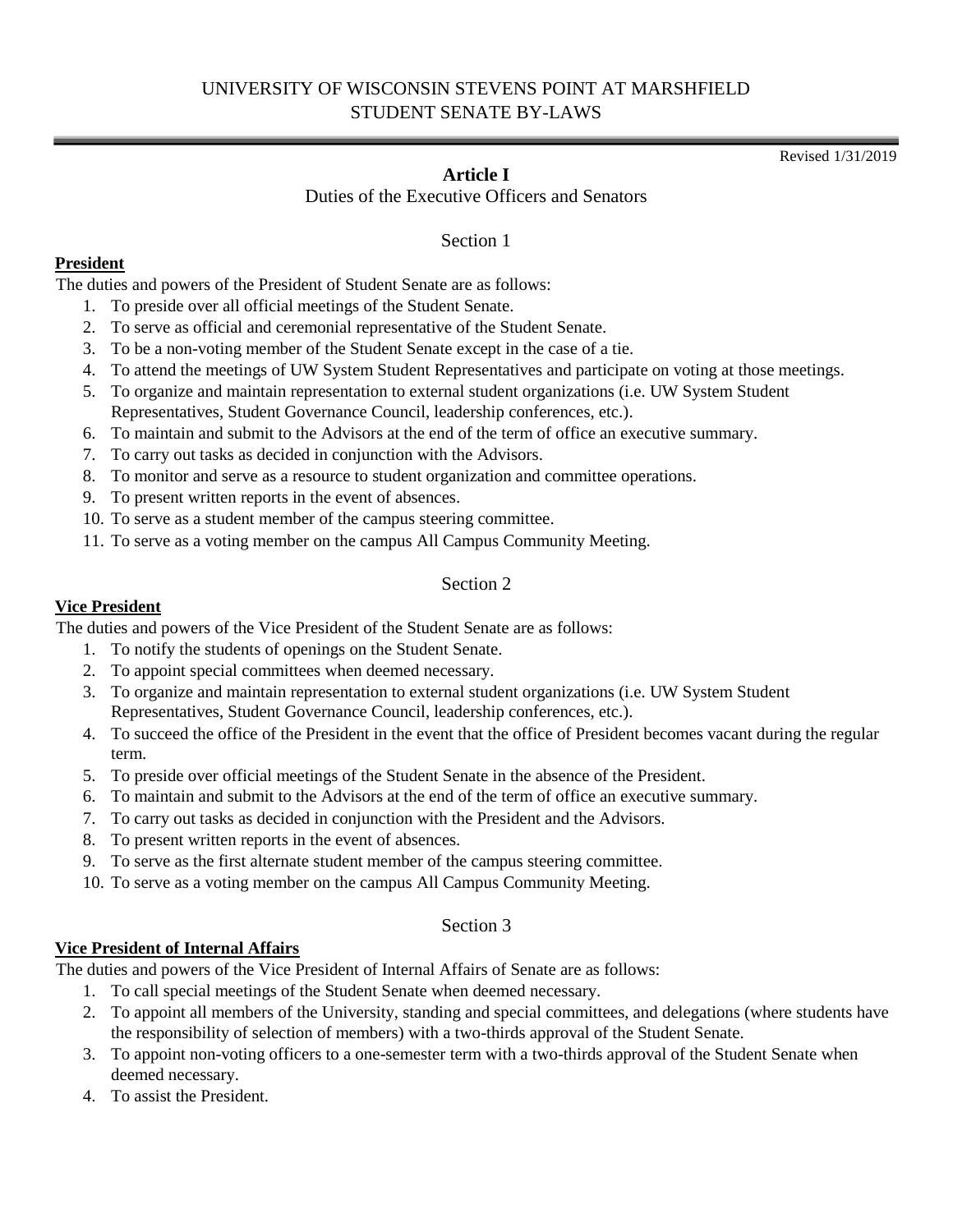- 5. To maintain and submit to the Advisors at the end of the term of office an executive summary.
- 6. To carry out tasks as decided in conjunction with the President and the Advisors.
- 7. To lead a meeting if President and Vice President are absent.
- 8. To serve as a voting member on the campus All Campus Community Meeting.
- 9. To produce and post campus information, pictures from campus and athletic events, and additional ideas on all forms of social media the University of Wisconsin-Stevens Points at Marshfield has created.

#### Section 4

#### **Vice President of Public Relations**

The duties and powers of Vice President of Public Relations of the Student Senate are as follows:

- 1. To be responsible for all public relations duties of the Student Senate.
- 2. To offer assistance to student organizations in publicizing their events as needed.
- 3. To serve as Chair of the Activities Committee.
- 4. To maintain and submit to the Advisors at the end of the term of office an executive summary.
- 5. To carry out tasks as decided in conjunction with the President and the Advisors.
- 6. To closely assist the President with the day-to-day operations of the Student Senate.
- 7. To monitor and serve as a resource to student organization and committee operations.
- 8. To serve as first alternate voting member on the campus All Campus Community Meeting, in the event of an absence of the President, Vice President, and/or Vice President of Internal Affairs.

#### Section 5

## **Secretary**

The duties and powers of the Secretary of the Student Senate are as follows:

- 1. To keep an accurate record of the proceedings of all meetings of the Student Senate and to make them accessible to the general public.
- 2. To send a notice to the Advisor(s) and President(s) of the respective organization of absences of their Senator at Student Senate meetings.
- 3. To maintain and submit to the Advisors at the end of the term of office an executive summary.
- 4. To carry out tasks as decided in conjunction with the President and Advisors.
- 5. To serve as second alternate voting member on the campus All Campus Community Meeting, in the event of an absence of the President, Vice President, and/or Vice President of Internal Affairs.

## Section 6

## **Treasurer**

The duties and powers of the Treasurer of the Student Senate are as follows:

- 1. To be responsible for all the financial affairs of the Student Senate.
- 2. To work with the Campus Executive to ensure that student organizations are spending their money in accordance with university guidelines.
- 3. To authorize and track the expenditures of all student organizations.
- 4. To serve as Treasurer of the Activities Committee.
- 5. To maintain and submit to the Advisors at the end of the term of office an executive summary.
- 6. To carry out tasks as decided in conjunction with the President and the Advisors.
- 7. To serve as third alternate voting member on the campus All Campus Community Meeting, in the event of an absence of the President, Vice President, and/or Vice President of Internal Affairs.

## Section 7

**First Year Executive Officers** (elected in fall, must have no more than 30 credits completed to be eligible) The

- duties and powers of the First Year Executive Officers of the Student Senate are as follows:
	- 1. To represent the concerns of the Student Body at large to the Student Senate.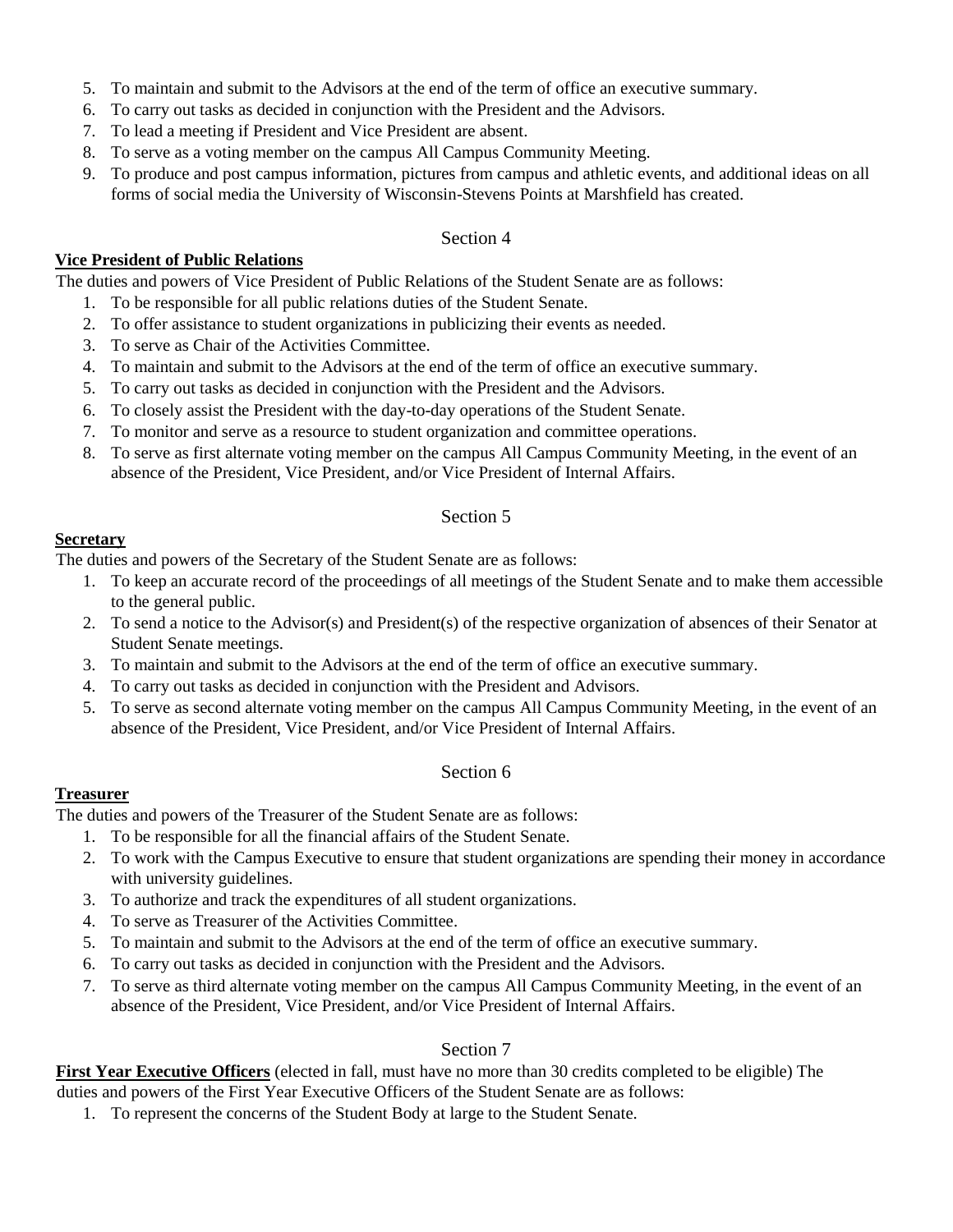- 2. Assume shared responsibilities for the Budget Allocation Process.
- 3. To organize and maintain representation to external student organizations (i.e. UW System Student Representatives, Student Governance Council, leadership conferences, etc.).
- 4. To maintain and submit to the Advisors at the end of the term of office an executive summary.
- 5. To carry out tasks as decided in conjunction with the President and the faculty advisors.

## **Article II**

## Segregated Fee Allocation

#### Section 1

## Non-Represented Financial Responsibilities

- 1. An appointed committee of Student Senate shall be established consisting of the Treasurer as chair and representative of the committee, at least four students, two of whom must have a standing of Sophomore or higher, and two of whom must be Executive Board Members, and an Advisor to serve as a non-voting member.
- 2. Any expense that comes from segregated fees shall be a non-represented budget item if no Senator represents the expense requested. Some of these expenses are tutoring, municipal services (minimum 50%), LRC support, Student Senate administration, subsidized salaries, leadership development, and subsidized child care, etc.
- 3. The committee shall hold budget hearings for each formal request.
- 4. The committee shall form a proposed budget that stays within the financial constraints and notify all on campus of the proposed non-represented budget amounts.
- 5. The chair of the committee shall submit the completed budget request and represent it at all hearings and votes.

# Section 2

## Budget Process

- 1. The Student Senate shall approve the timeline and procedures by a two-thirds majority vote.
- 2. The Student Senate shall approve the composition of the Non-Represented Committee.
- 3. The Executive Board will hold open budget hearings for each formal request.
- 4. In accordance to the purpose of Student Senate, the Budget Committee will take into consideration selfsufficiency of student organizations and service activities which promote student involvement on and off campus.
- 5. The Executive Board will form a proposed Segregated Fee Budget that stays within the financial constraints.
- 6. The proposed budget shall be distributed to all on-campus who requested.
- 7. The appointed committee shall approve the budget by a simple majority.
- 8. Upon approval, the Segregated Fee Budget will be submitted to the Campus Executive for approval to ensure that it is in accordance with university guidelines.

## Section 3

## Officer Stipends

- 1. The Executive Officer positions listed in these Bylaws subject to a vote by the Student Senate Executive Board and confirmation by the Student Senate advisor. Stipend payment shall be contingent on fulfillment of the duties of each position as outlined in these Bylaws.
- 2. Any increase of, reduction in, or denial of, stipend payment shall be determined by a two-third (2/3) majority vote of the Student Senate Executive Board at the end of each semester. The Senate may choose to appoint a subcommittee to determine payment of stipends.
- 3. Stipend amounts per regular semester (fall/spring) for each position shall be as follows: a) President: \$300